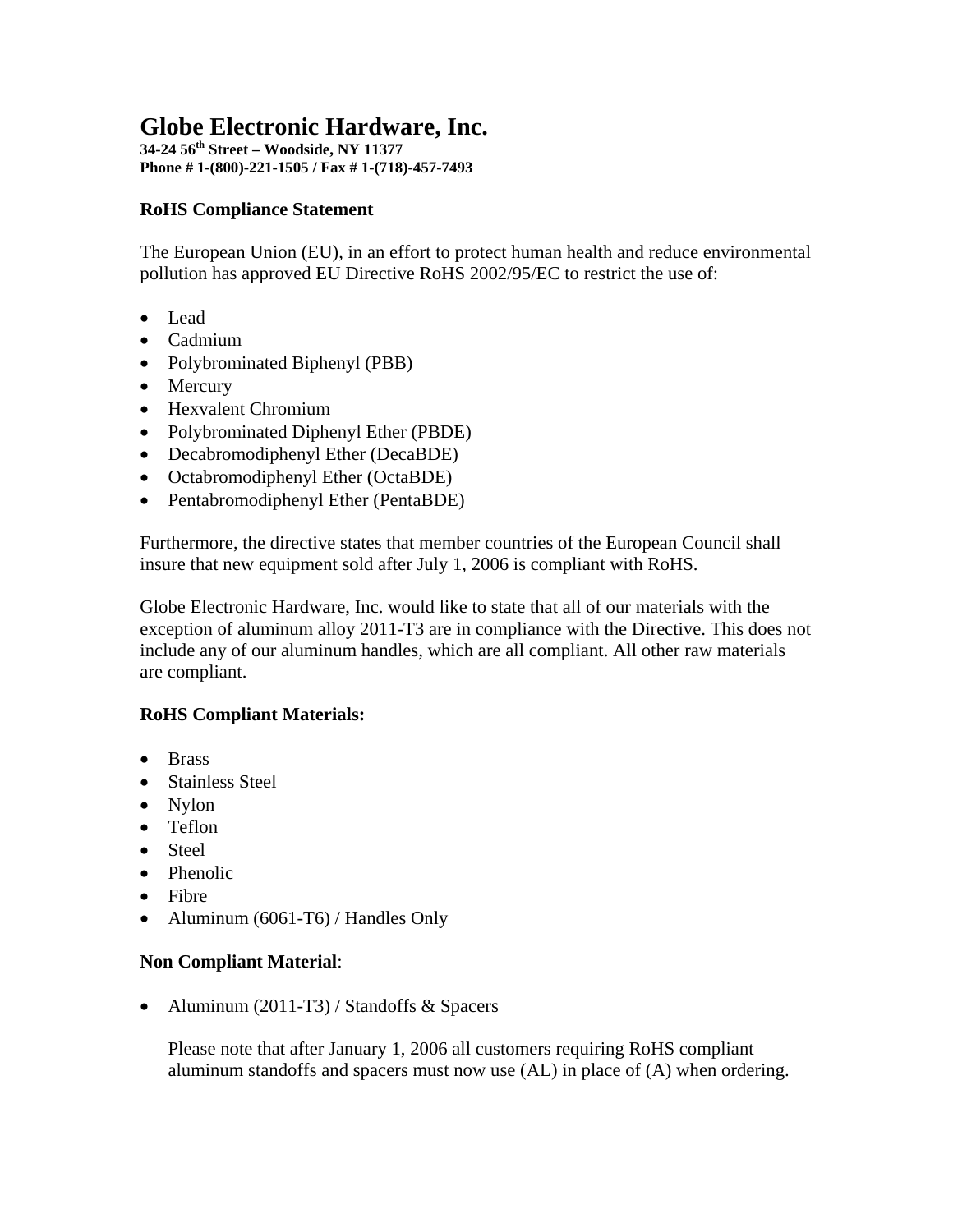Example: AL-1200-140-0 (RoHS Compliant Aluminum Part). **(Note 1)** Example: A-1200-140-0 (Non-Compliant Aluminum Part).

#### **Note 1**

In some cases where non-compliant inventory has been fully depleted, part will be supplied less the **r**eplacement code **(**AL**)** & labeled RoHS Compliant Part. **Non**-**Compliant Finishes** & **Replacement Codes - If Any:**

- Cadmium Commercial: (-1) Handles (-6) Standoffs & Spacers
- Cadmium Clear Chromate: (-2) Handles (-5) Standoffs & Spacers
- Cadmium Yellow Chromate: (-3) Handles (-7) Standoffs & Spacers
- Gold Iridite: (-6) Handles (-15) Standoffs & Spacers
- Alodine 1200: (-9) Handles (-16) Standoffs & Spacers
- Iridite Clear: (-7) Handles (-7A) **RoHS Compliant - Replacement (Note 2)** (-23) Standoffs & Spacers (-23A) **RoHS Compliant - Replacement (Note 2)**
- Zinc Clear: (-12) Handles (-12A) **RoHS Compliant - Replacement (Note 2)**  (-39) Standoffs & Spacers (-39A) **RoHS Compliant** - **Replacement** (**Note 2)**
- Hot Tin Dip: (-20) Standoffs & Spacers

#### **Note 2**

In some cases where non-compliant finished inventory has been fully depleted,